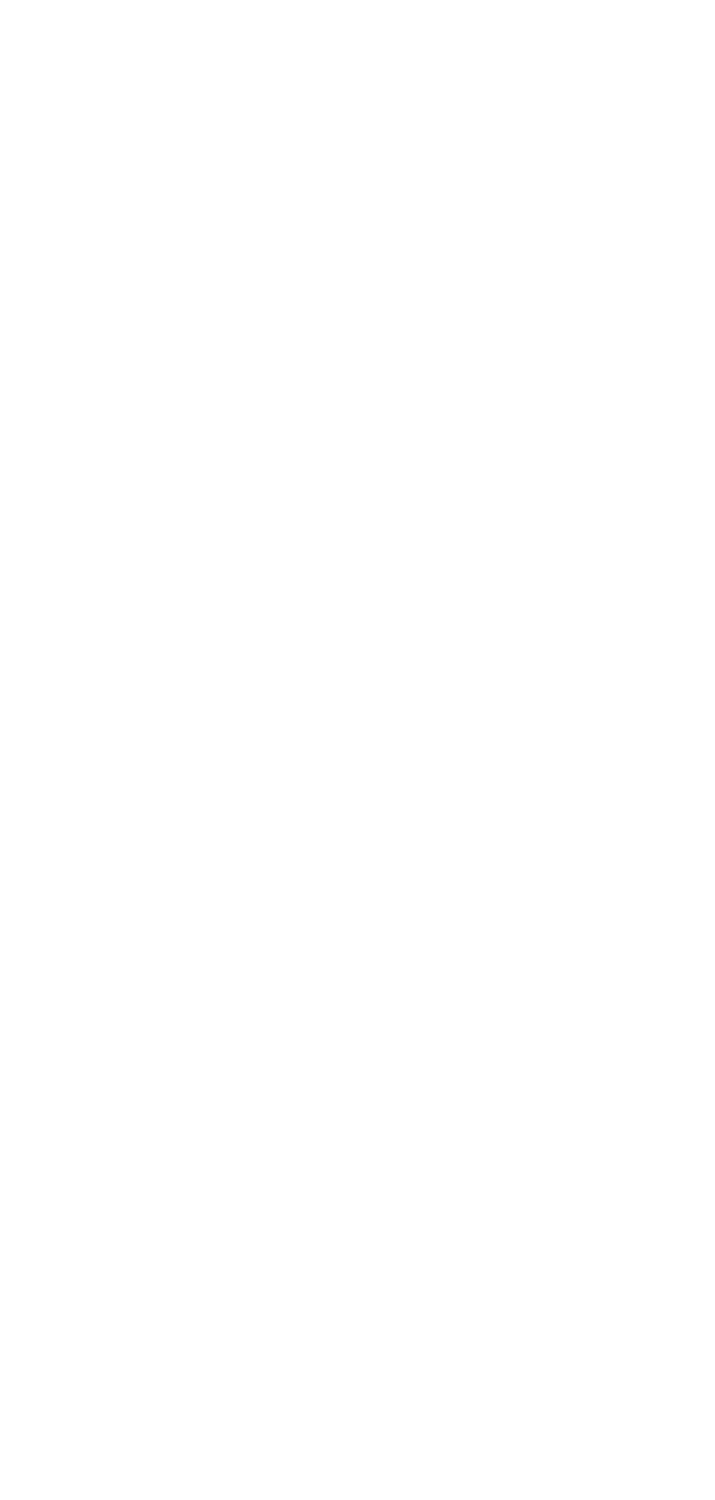# **CONTENTS**

| PREAMBLE              |                                             | $\overline{2}$ |
|-----------------------|---------------------------------------------|----------------|
| 1.                    | THE PARTIES                                 | $\overline{2}$ |
| 2.                    | DEFINITIONS AND INTERPRETATION              | 2              |
| 3.                    | DO THESE TERMS AND CONDITIONS APPLY TO YOU? | $\overline{2}$ |
| 4.                    | WHAT IS THE TERM OF THIS CONTRACT?          | 3              |
| 5.                    | SCOPE OF THIS CONTRACT                      | 4              |
| 6.                    | YOUR GENERAL OBLIGATIONS                    | 5              |
| 7.                    | <b>OUR LIABILITY</b>                        | 6              |
| 8.                    | PRICE FOR ENERGY AND OTHER SERVICES         | 6              |
| 9.                    | <b>BILLING</b>                              | 8              |
|                       | 10. PAYING YOUR BILL                        | 10             |
| 11.                   | METERS                                      | 11             |
| 11A.                  | INTERRUPTION TO ELECTRICITY SUPPLY          | 11             |
| 12.                   | UNDERCHARGING AND OVERCHARGING              | 12             |
|                       | 13. SECURITY DEPOSITS                       | 14             |
| 14.                   | <b>DISCONNECTION OF SUPPLY</b>              | 15             |
| 15.                   | RECONNECTION AFTER DISCONNECTION            | 16             |
| 16.                   | WRONGFUL AND ILLEGAL USE OF ENERGY          | 16             |
| 17.                   | <b>NOTICES AND BILLS</b>                    | 17             |
| 18.                   | PRIVACY ACT NOTICE                          | 17             |
| 19.                   | <b>COMPLAINTS AND DISPUTE RESOLUTION</b>    | 17             |
| 20.                   | <b>FORCE MAJEURE</b>                        | 18             |
| 21.                   | <b>APPLICABLE LAW</b>                       | 19             |
| 22.                   | RETAILER OF LAST RESORT EVENT               | 19             |
|                       | 23. GENERAL                                 | 19             |
| 24.                   | SIMPLIFIED EXPLANATION OF TERMS             | 19             |
| <b>OTHER CONTACTS</b> |                                             | 22             |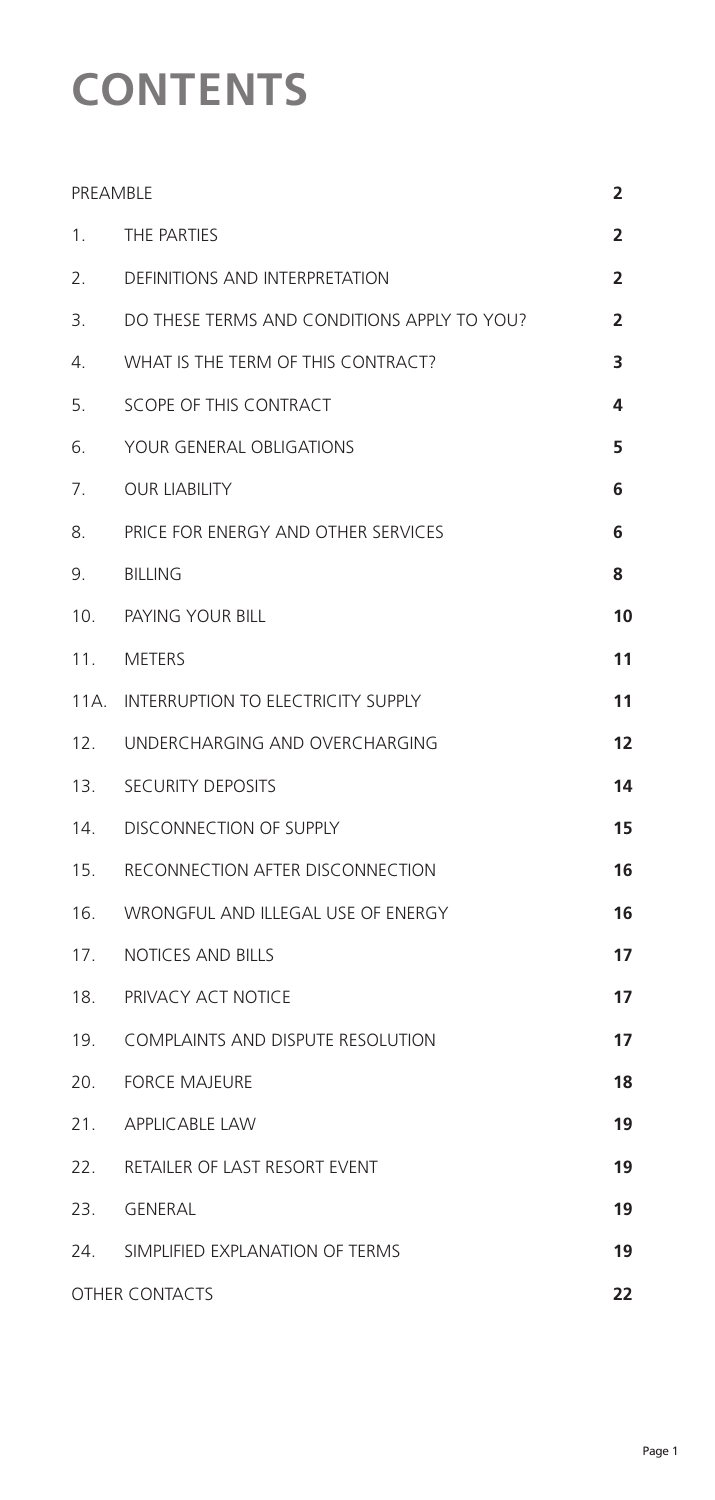# PREAMBLE

This contract is about the sale of energy to you as a small customer at your premises. It is a standard retail contract that starts without you having to sign a document agreeing to these terms and conditions.

In addition to this contract, the energy laws and other consumer laws also contain rules about the sale of energy and we will comply with these rules in our dealings with you. For example, the National Energy Retail Law and the National Energy Retail Rules ('the Rules') set out specific rights and obligations about energy marketing, payment methods and arrangements for customers experiencing payment difficulties.

You also have a separate contract with your distributor, called a customer connection contract. The customer connection contract deals with the supply of energy to your premises and can be found on your distributor's website.

More information about this contract and other matters is on our website **redenergy.com.au**

# 1. THE PARTIES

This contract is between:

Red Energy Pty Limited (ABN 60 107 479 372) who sells energy to you at your premises (in this contract referred to as 'we', 'our' or 'us'); and

You, the customer to whom this contract applies (in this contract referred to as 'you' or 'your').

# 2. DEFINITIONS AND INTERPRETATION

- (a) Terms used in this contract have the same meanings as they have in the National Energy Retail Law and the Rules. However for ease of reference, a simplified explanation of some terms is given at the end of this contract.
- (b) Where the simplified explanations given at the end of this contract differ from the definitions in the National Energy Retail Law and the Rules, the definitions in the National Energy Retail Law and the Rules prevail.

# 3. DO THESE TERMS AND CONDITIONS APPLY TO YOU?

## **3.1 These are our terms and conditions**

This contract sets out the terms and conditions for a standard retail contract for a small customer under the National Energy Retail Law and the Rules.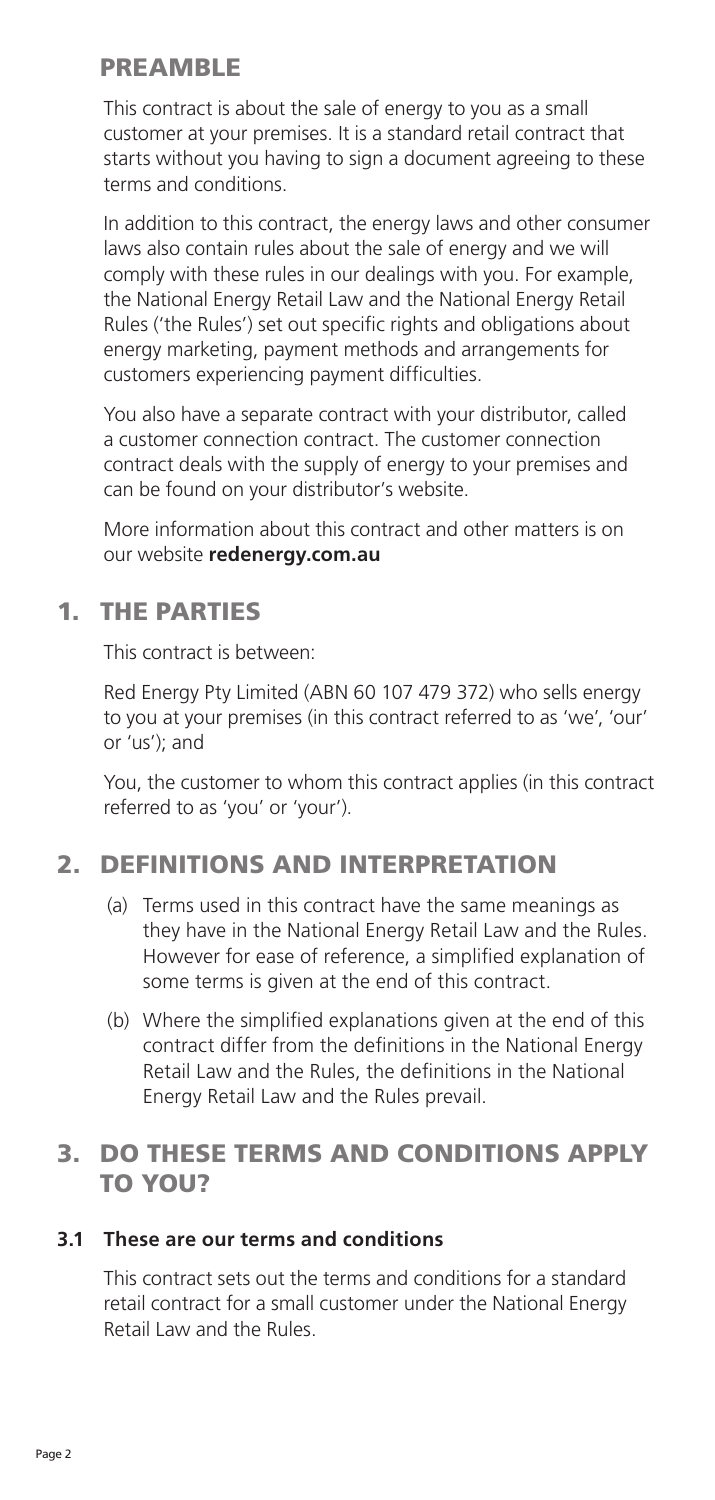# **3.2 Application of these terms and conditions**

These terms and conditions apply to you if:

- (a) you are a residential customer; or
- (b) you are a business customer who is a small customer; and
- (c) you request us to sell energy to you at your premises; and
- (d) you are not being sold energy for the premises under a market retail contract.

## **3.3 Electricity or gas**

Standard retail contracts apply to electricity and gas, but some terms may be expressed to apply only to one or the other. If we are your retailer for both electricity and gas, you have a separate contract with us for each of them.

# 4. WHAT IS THE TERM OF THIS CONTRACT?

## **4.1 When does this contract start?**

This contract starts on the date you satisfy any pre-conditions set out in the National Energy Retail Law and the Rules, including giving us acceptable identification and your contact details for billing purposes.

## **4.2 When does this contract end?**

- (a) This contract ends:
	- (i) if you give us a notice stating you wish to end the contract – subject to paragraph (b), on a date advised by us of which we will give you at least 5 but no more than 20 business days notice; or
	- (ii) if you are no longer a small customer:
		- (A) subject to paragraph (b), on a date specified by us, of which we will give you at least 5 but no more than 20 business days notice; or
		- (B) if you have not told us of a change in the use of your energy – from the time of the change in use; or
	- (iii) if we both agree to a date to end the contract on the date that is agreed; or
	- (iv) if you start to buy energy for the premises from us or a different retailer under a customer retail contract – on the date the market retail contract starts; or
	- (v) if a different customer starts to buy energy for the premises – on the date that customer's contract starts; or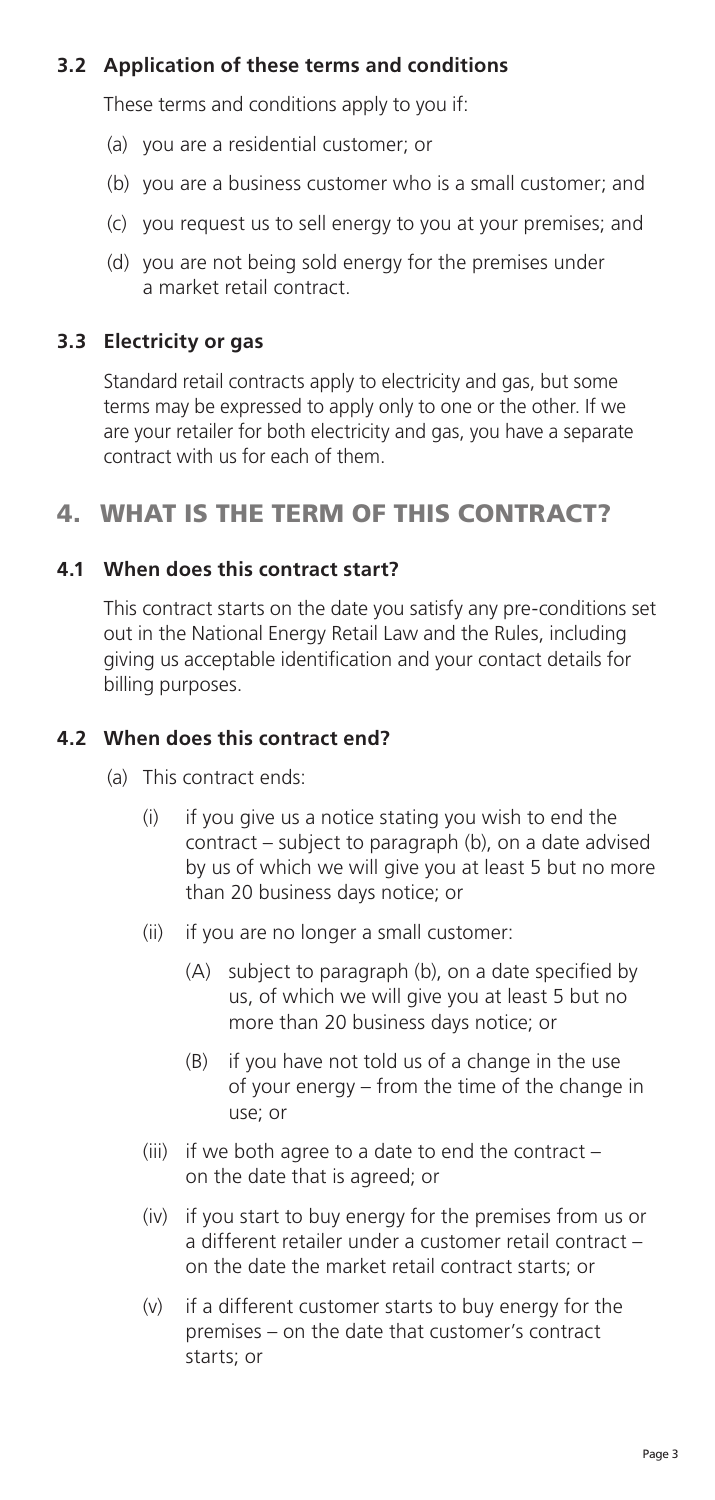- (vi) if the premises are disconnected and you have not met the requirements in the Rules for reconnection – 10 business days from the date of disconnection.
- (b) If you do not give us safe and unhindered access to the premises to conduct a final meter reading (where relevant), this contract will not end under paragraph (a) (i) or (ii) until we have issued you a final bill and you have paid any outstanding amount for the sale of energy.
- (c) Rights and obligations accrued before the end of this contract continue despite the end of the contract, including any obligations to pay amounts to us.

#### **4.3 Vacating your premises**

- (a) If you are vacating your premises, you must provide your forwarding address to us for your final bill in addition to a notice under clause 4.2(a)(i) of this contract.
- (b) When we receive the notice, we must use our best endeavors to arrange for the reading of the meter on the date specified in your notice (or as soon as possible after that date if you do not provide access to your meter on that date) and send a final bill to you at the forwarding address stated in your notice.
- (c) You will continue to be responsible for charges for the premises until your contract ends in accordance with clause 4.2 of this contract.

# 5. SCOPE OF THIS CONTRACT

## **5.1 What is covered by this contract?**

- (a) Under this contract we agree to sell you energy at your premises. We also agree to meet other obligations set out in this contract and to comply with the energy laws, including, where we sell you electricity, the provision, installation and maintenance of your meter.
- (b) In return, you agree:
	- (i) to be responsible for charges for energy supplied to the premises until this contract ends under clause 4.2 even if you vacate the premises earlier; and
	- (ii) to pay the amounts billed by us under this contract; and
	- (iii) to meet your obligations under this contract and the energy laws.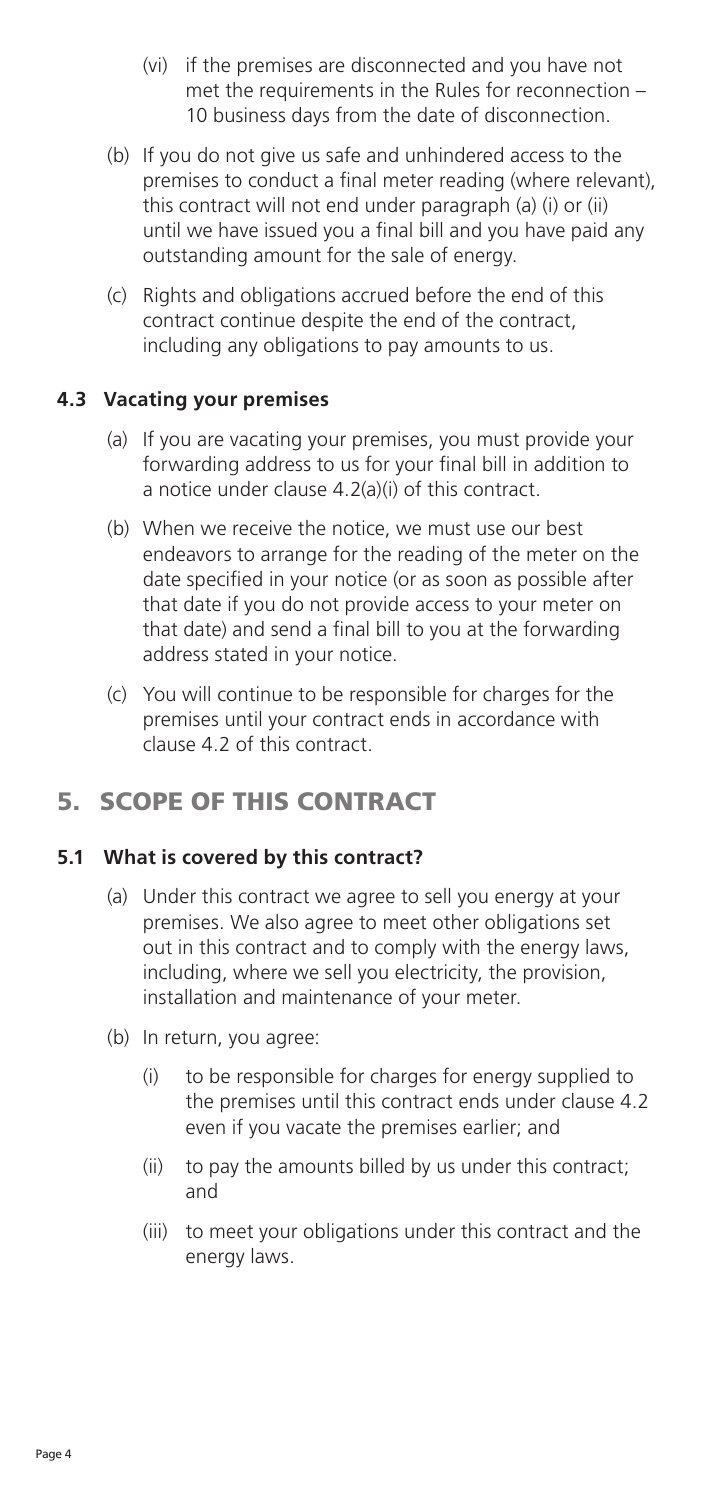# **5.2 What is not covered by this contract?**

This contract does not cover the physical connection of your premises to the distribution system, including the maintenance of that connection and the supply of energy to your premises and, where we sell you gas, provision of metering equipment. This is the role of your distributor under a separate contract called a customer connection contract.

# 6. YOUR GENERAL OBLIGATIONS

## **6.1 Full information**

You must give us any information we reasonably require for the purposes of this contract. The information must be correct, and you must not mislead or deceive us in relation to any information provided to us.

# **6.2 Updating information**

You must tell us promptly if:

- (a) information you have provided to us changes, including if your billing address changes or if your use of energy changes (for example, if you start running a business at the premises); or
- (b) you are aware of any change that materially affects access to your meter or to other equipment involved in providing metering services at the premises.

## **6.3 Life support equipment**

- (a) If a person living at your premises requires life support equipment, you must register the premises with us or your distributor. To register, you will need to give written confirmation from a registered medical practitioner of the requirement for life support equipment at the premises.
- (b) You must tell us or your distributor if the life support equipment is no longer required at the premises.
- (c) If the premises are registered as having life support equipment, we must give you:
	- (i) general advice relating to the retailer planned interruption to the supply of electricity to the premises;
	- (ii) at least 4 business days notice in writing of any retailer planned interruption to the supply of electricity to the premises; and
	- (iii) an emergency telephone contact number.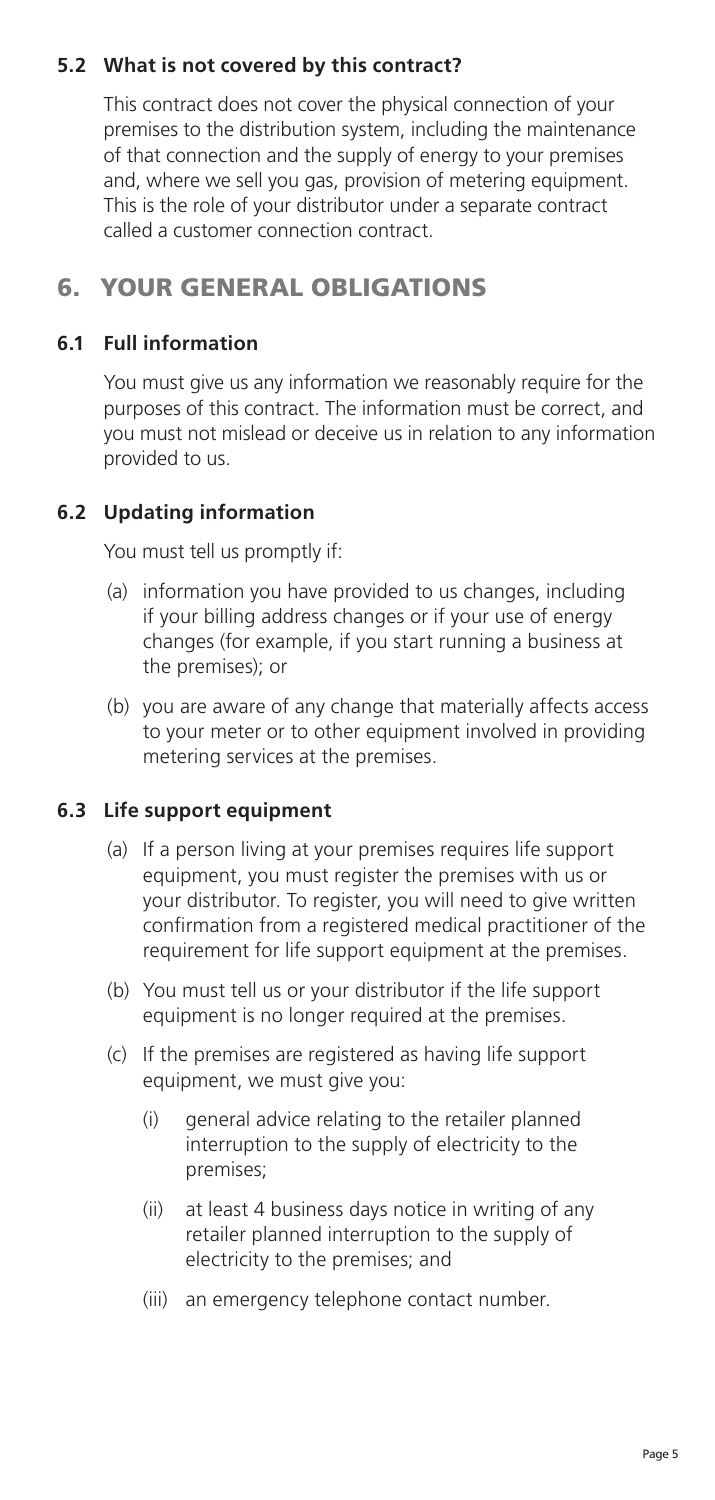# **6.4 Obligations if you are not an owner**

If you cannot meet an obligation relating to your premises under this contract because you are not the owner you will not be in breach of the obligation if you take all reasonable steps to ensure that the owner or other person responsible for the premises fulfils the obligation.

# 7. OUR LIABILITY

- (a) The quality and reliability of your electricity supply and the quality, pressure and continuity of your gas supply is subject to a variety of factors that are beyond our control as your retailer, including accidents, emergencies, weather conditions, vandalism, system demand, the technical limitations of the distribution system and the acts of other persons (such as your distributor), including at the direction of a relevant authority.
- (b) To the extent permitted by law, we give no condition, warranty or undertaking, and we make no representation to you, about the condition or suitability of energy, its quality, fitness for purpose or safety, other than those set out in this contract.
- (c) Unless we have acted in bad faith or negligently, the National Energy Retail Law excludes our liability for any loss or damage you suffer as a result of the total or partial failure to supply energy to your premises, which includes any loss or damage you suffer as a result of the defective supply of energy.

# 8. PRICE FOR ENERGY AND OTHER SERVICES

## **8.1 What are our tariffs and charges?**

- (a) Our tariffs and charges for the sale of energy to you under this contract are our standing offer prices. These are published on our website and include your distributor's charges.
- (b) Different tariffs and charges may apply to you depending on your circumstances. The conditions for each tariff and charge are set out in our standing offer prices.

**Note:** We do not impose any charges for the termination of this contract.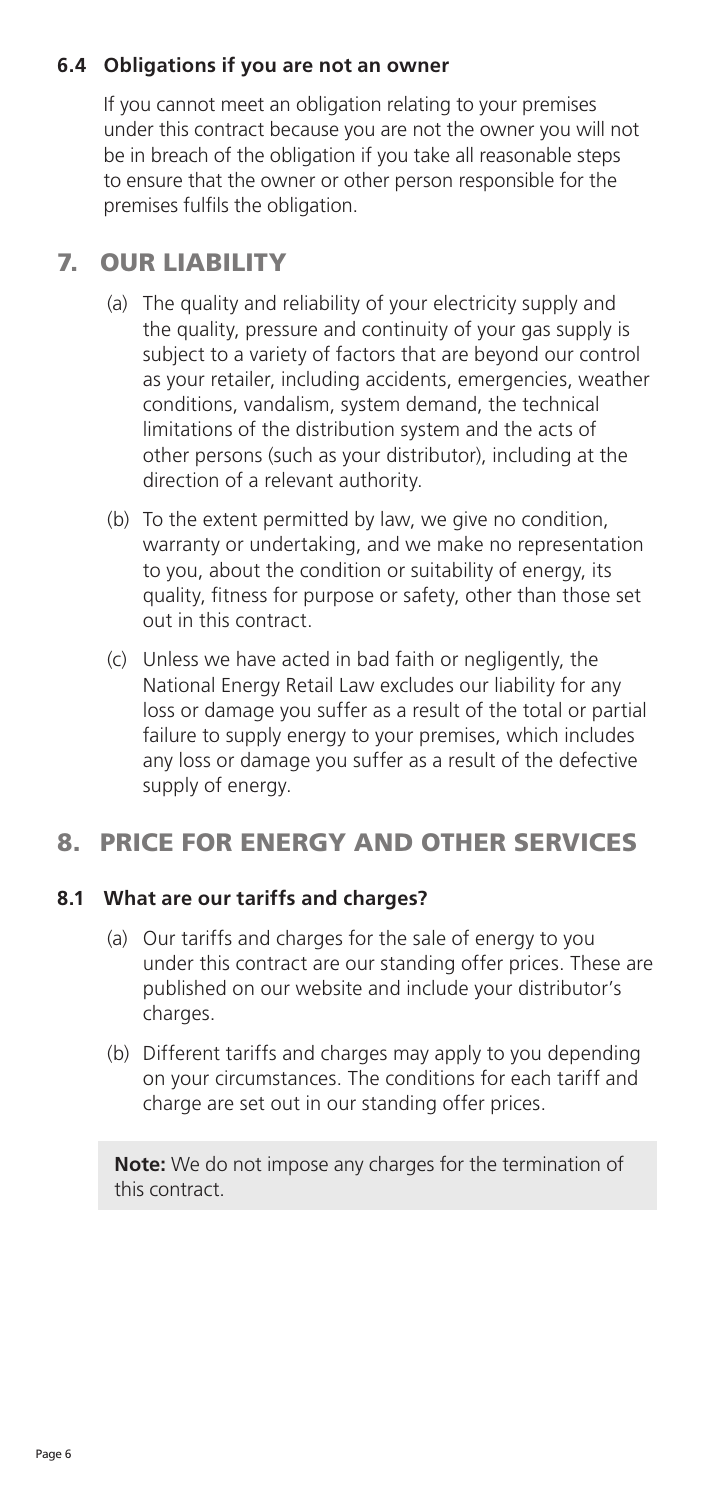# **Note for New South Wales, South Australia and Australian Capital Territory customers only:**

- (a) If we vary our standing offer prices, we will publish the variation in a newspaper and on our website at least 10 business days before it starts. We will also include details with your next bill if the variation affects you.
- (b) Our standing offer prices will not be varied more often than once every 6 months.

# **8.2A Changes to tariffs and charges**

#### **Note for Queensland customers only:**

- (c) If we vary our standing offer prices, we will publish the variation in a newspaper and on our website.
- (d) If the variation is an increase to the standing offer price, we will publish the variation at least 10 business days before the increase starts.
- (e) We will also
	- (i) if the variation results in an increase in the standing offer price applying to you – notify you in advance of the variation; and
	- (ii) if the variation results in a decrease in the standing offer price applying to you – include details of the variation in your next bill.
- (f) We will not increase our standing offer prices before 1 July 2016.
- (g) From 1 July 2016, we will not vary our standing offer prices more than once every 6 months.

## **8.3 Variation of tariff due to change of use**

If a change in your use of energy means you are no longer eligible for the particular tariff you are on, we may transfer you to a new tariff under our standing offer prices:

- (a) if you notify us there has been a change of use from the date of notification; or
- (b) if you have not notified us of the change of use retrospectively from the date the change of use occurred.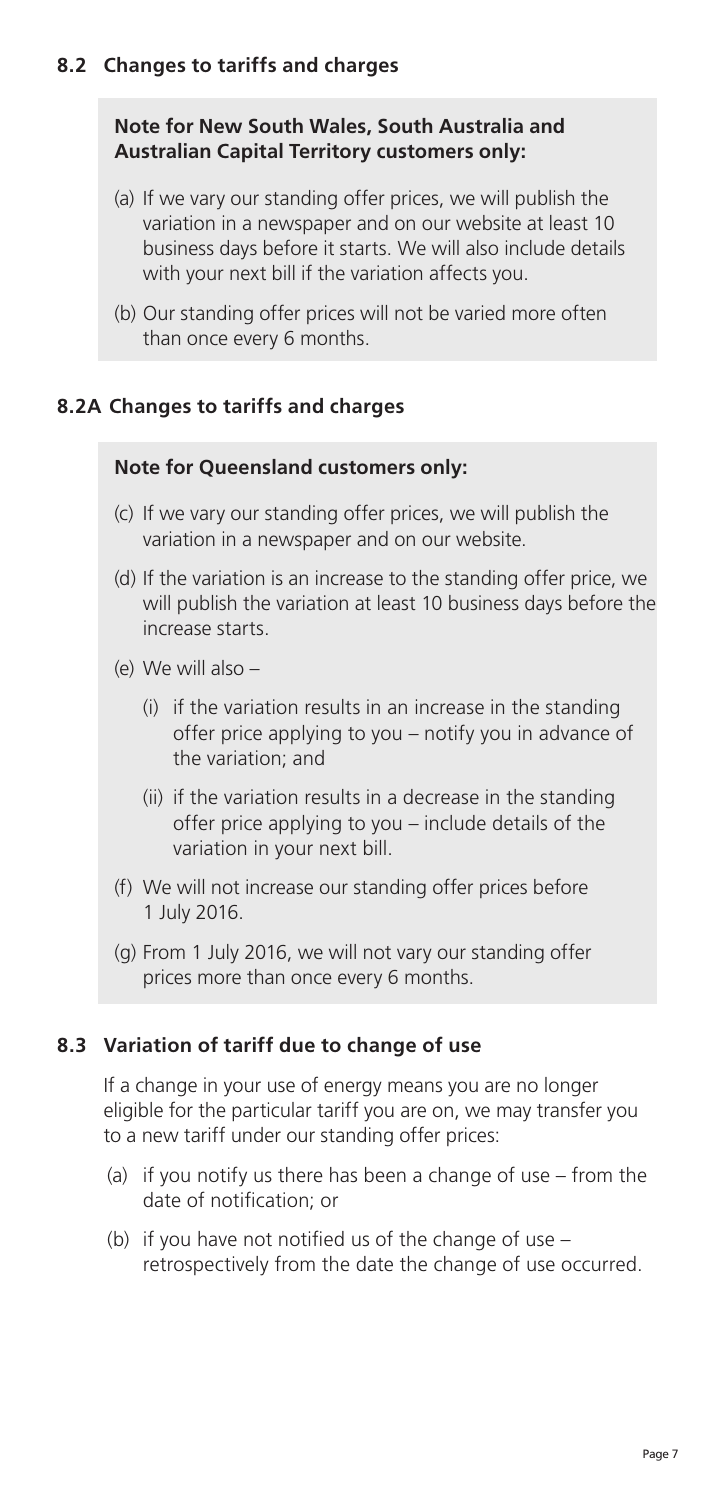# **8.4 Variation of tariff or type of tariff on request**

- (a) If you think you satisfy the conditions applying to another tariff or type of tariff under our standing offer prices, you can ask us to review your current circumstances to see whether that tariff or type of tariff can apply to you.
- (b) If you meet the requirements for another tariff or type of tariff and request us to do so, we must:
	- (i) transfer you to that other tariff within 10 business days; or
	- (ii) transfer you to that other type of tariff from the date the meter is read or the type of meter is changed (if needed).

# **8.5 Changes to tariffs or type of tariff during a billing cycle**

If a tariff applying to you changes during a billing cycle, we will calculate your next bill on a proportionate basis.

## **8.6 GST**

- (a) Amounts specified in the standing offer prices from time to time and other amounts payable under this contract may be stated to be exclusive or inclusive of GST. Paragraph (b) applies unless an amount is stated to include GST.
- (b) Where an amount paid by you under this contract is payment for a 'taxable supply' as defined for GST purposes, to the extent permitted by law, that payment will be increased so that the cost of the GST payable on the taxable supply is passed on to the recipient of that taxable supply.

# 9. BILLING

## **9.1 General**

We will send a bill to you as soon as possible after the end of each billing cycle. We will send the bill:

- (a) to you at the address nominated by you; or
- (b) to a person authorised in writing by you to act on your behalf at the address specified by you.

## **9.2 Calculating the bill**

Bills we send to you ('your bills') will be calculated on:

(a) the amount of energy consumed at your premises during the billing cycle (using information obtained from reading your meter or otherwise in accordance with the Rules); and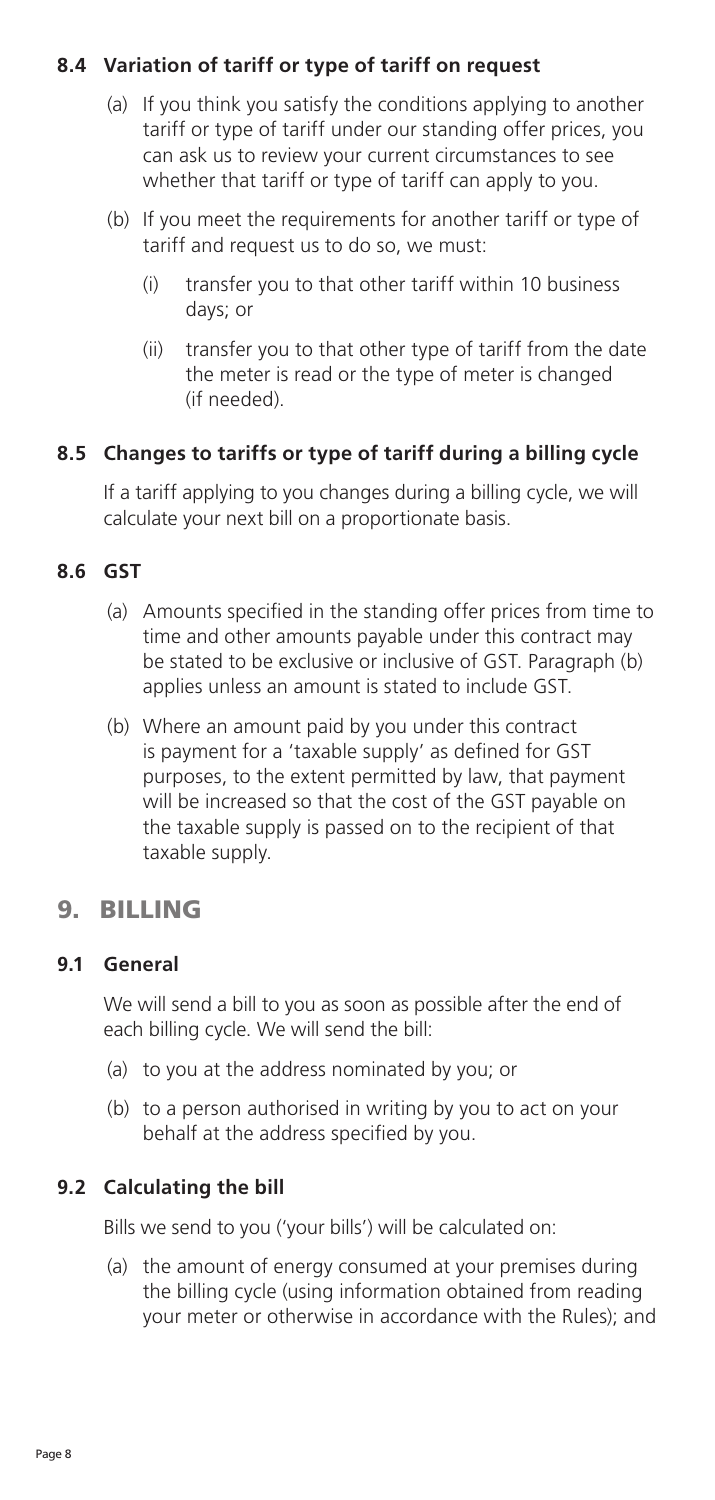- (b) the amount of fees and charges for any other services provided under this contract during the billing cycle; and
- (c) the charges payable for services provided by your distributor, including connection charges if you have asked for a new connection or connection alteration and have not made alternative arrangements with your distributor.

#### **9.3 Estimating the energy usage**

- (a) We may estimate the amount of energy consumed at your premises if your meter cannot be read, if your metering data is not obtained (for example, if access to the meter is not given or the meter breaks down or is faulty), or if you otherwise consent.
- (b) If we estimate the amount of energy consumed at your premises to calculate a bill, we must:
	- (i) clearly state on the bill that it is based on an estimation; and
	- (ii) when your meter is later read, adjust your bill for the difference between the estimate and the energy actually used.
- (c) If the later meter read shows that you have been undercharged, we will allow you to pay the undercharged amount in instalments, over the same period of time during which the meter was not read (if less than 12 months), or otherwise over 12 months.
- (d) If the meter has not been read due to your actions, and you request us to replace the estimated bill with a bill based on an actual reading of the meter, we will comply with your request but may charge you any cost we incur in doing so.

## **9.4 Your historical billing information**

Upon request, we must give you information about your billing history for the previous 2 years free of charge. However, we may charge you if you require information going back more than 2 years or we have already given you this information:

- (a) 4 times in the previous 12 months, where this contract relates to electricity; or
- (b) in the previous 12 months, where this contract relates to gas.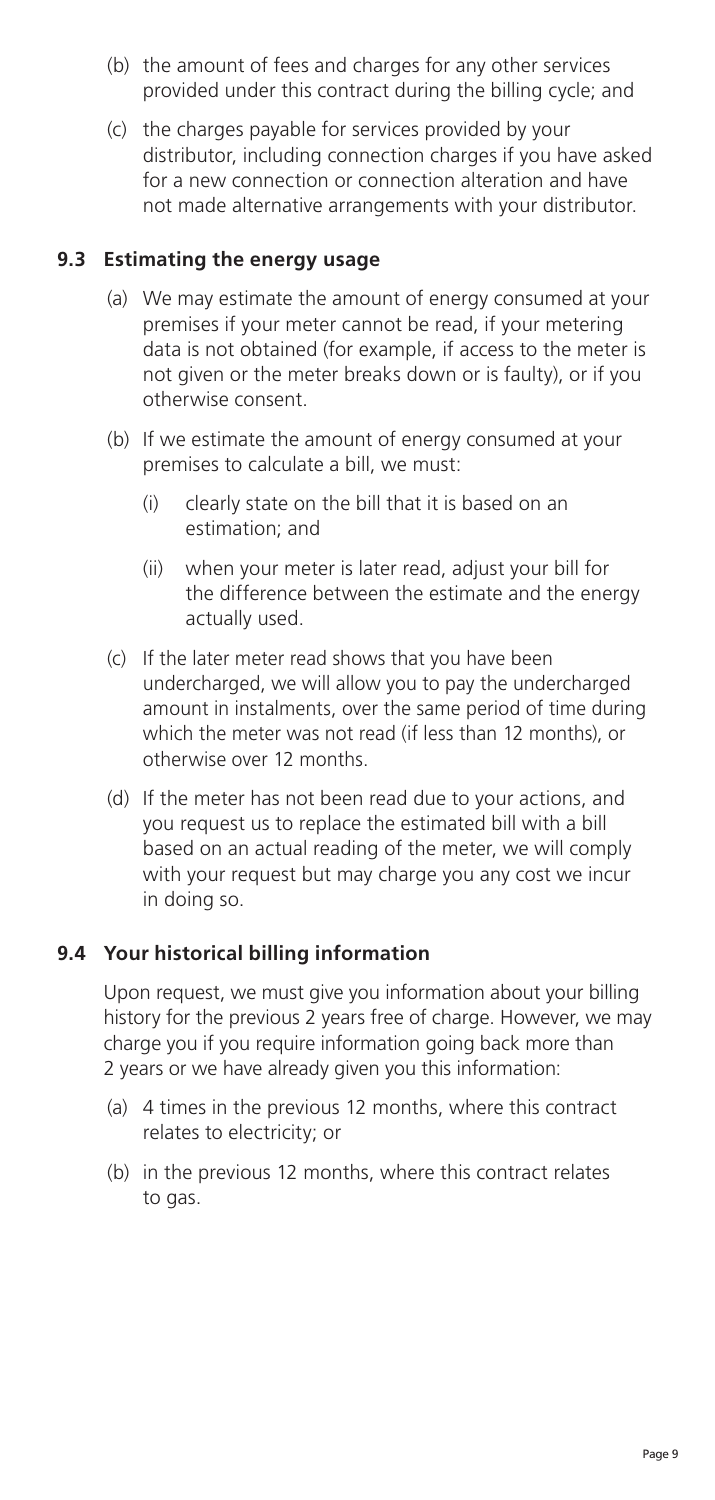## **9.4AYour electricity (only) consumption information**

Upon request, we must give you information about your electricity consumption for up to 2 years free of charge. However, we may charge you if:

- (a) we have already given you this information 4 times in the previous 12 months; or
- (b) the information requested is different in manner or form to any minimum requirements we are required to meet; or
- (c) the information is requested by a representative you have authorised to act on your behalf, and that request is part of a request the representative makes to us in relation to more than one customer.

#### **9.5 Bill smoothing**

We may, where you agree, arrange for you to pay your bills under a bill smoothing arrangement, which is based on a 12-monthly estimate of your energy consumption.

# 10. PAYING YOUR BILL

#### **10.1 What you have to pay**

You must pay to us the amount shown on each bill by the date for payment (the pay-by date) on the bill. The pay-by date will be no earlier than 13 business days from the date on which we issue your bill.

#### **10.2 Issue of reminder notices**

If you have not paid your bill by the pay-by date, we will send you a reminder notice that payment is required. The reminder notice will give you a further due date for payment which will be not less than 6 business days after we issue the notice.

## **10.3 Difficulties in paying**

- (a) If you have difficulties paying your bill, you should contact us as soon as possible. We will provide you with information about payment options.
- (b) If you are a residential customer and have told us that you have difficulty paying your bill, we must offer you the option of paying your bill under a payment plan. However, we are not obliged to do so if you have had 2 payment plans cancelled due to non-payment in the previous 12 months or have been convicted of an offence involving the illegal use of energy in the previous 2 years.
- (c) Additional protections may be available to you under our Customer Hardship Policy and under the National Energy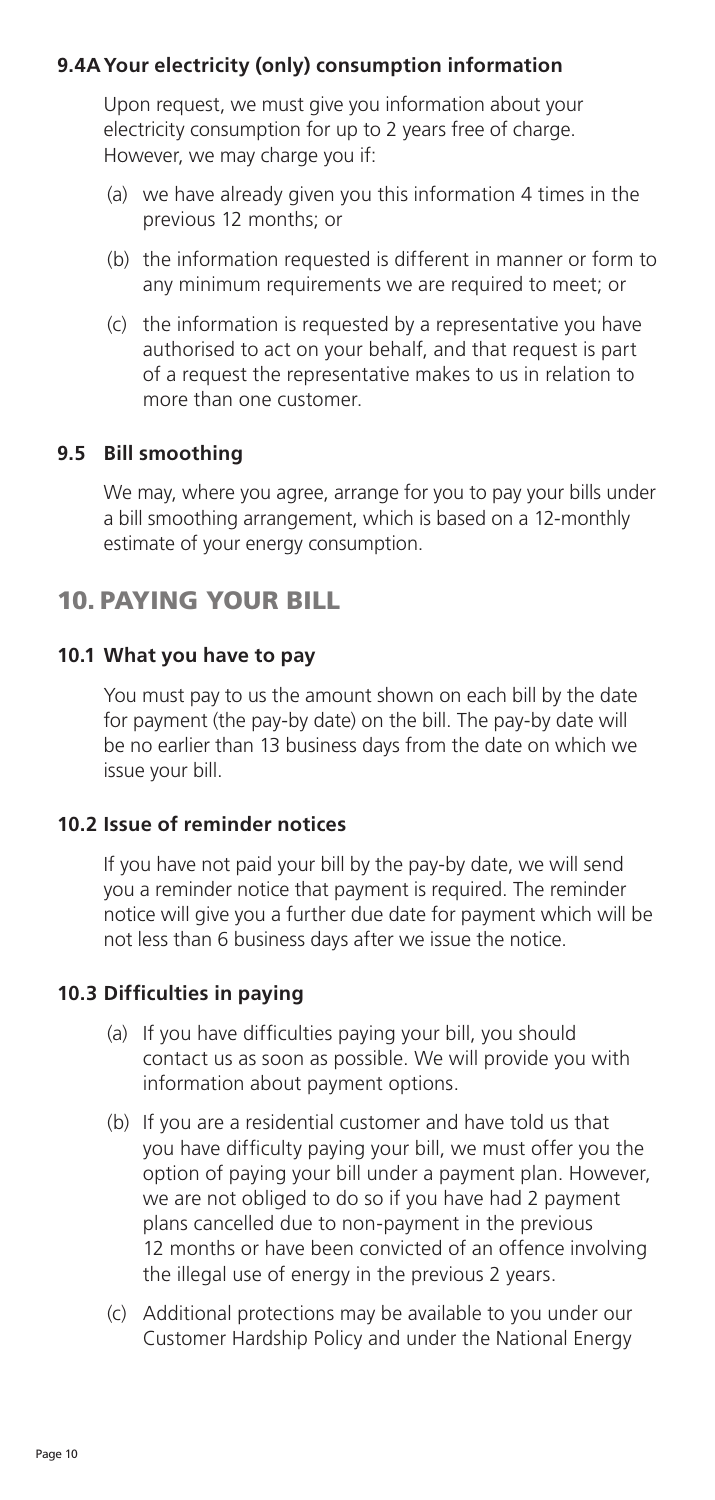Retail Law and the Rules if you are a customer experiencing payment difficulties due to hardship. A copy of our Customer Hardship Policy is available on our website.

# 11. METERS

- (a) You must allow us and our authorised representatives safe and unhindered access to your premises for the purposes of (where relevant):
	- (i) reading, testing, maintaining, inspecting or altering any metering installation at the premises; and
	- (ii) calculating or measuring energy supplied or taken at the premises; and
	- (iii) checking the accuracy of metered consumption at the premises; and
	- (iv) replacing meters.
- (b) We will use our best endeavours to ensure that a meter reading is carried out as frequently as is needed to prepare your bills, consistently with the metering rules and in any event at least once every 12 months.
- (c) If we or our representatives seek access to the premises under paragraph (a), we will:
	- (i) comply with all relevant requirements under the energy laws; and
	- (ii) carry or wear official identification; and
	- (iii) show the identification if requested.
- (d) If we propose to replace your electricity meter we must give you a notice with the right to elect not to have your meter replaced unless:
	- (i) your meter is faulty or sample testing indicates it may become faulty; or
	- (ii) you have requested or agreed to the replacement of your meter.

# 11A. INTERRUPTION TO ELECTRICITY SUPPLY

#### **11A.1 Retailer may arrange retailer planned interruptions (maintenance repair etc)**

(a) We may arrange retailer planned interruptions to the supply of electricity to your premises where permitted under the energy laws for the purpose of the installation, maintenance, repair or replacement of your electricity meter;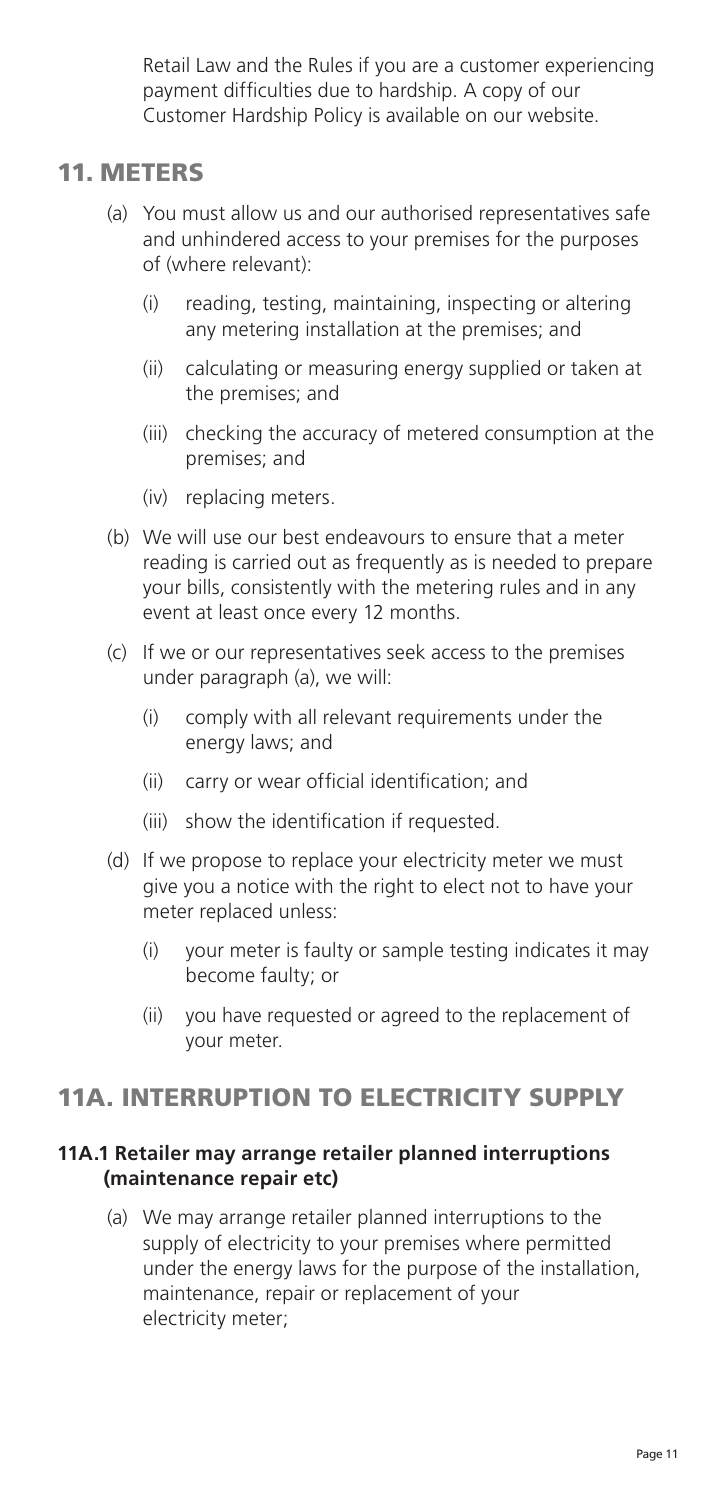(b) If your electricity supply will be affected by a retailer planned interruption arranged by us, we will give you at least 4 business days notice by mail, letterbox drop, press advertisement or other appropriate means.

## **11A.2 Your right to information about planned interruptions**

- (a) If you request us to do so, we will use our best endeavours to explain a retailer planned interruption to the supply of electricity to the premises which was arranged by us.
- (b) If you request an explanation be in writing we must, within 10 business days of receiving the request, give you either:
	- (i) the written explanation; or
	- (ii) an estimate of the time it will take to provide a more detailed explanation if a longer period is reasonably needed.
- (c) For interruptions made by your distributor, we may refer you to your distributor to provide information.

# 12. UNDERCHARGING AND OVERCHARGING

#### **12.1 Undercharging**

- (a) If we have undercharged you, we may recover the undercharged amount from you. If we recover an undercharged amount from you:
	- (i) we will not charge interest on the undercharged amount; and
	- (ii) we will offer you time to pay the undercharged amount in instalments over the same period of time during which you were undercharged (if less than 12 months), or otherwise over 12 months.
- (b) The maximum amount we can recover from you is limited to the amount that has been undercharged in the 9 months immediately before we notify you, unless the undercharge is your fault, or results from your unlawful act or omission.

## **12.2 Overcharging**

- (a) Where you have been overcharged by less than \$50 (or such other amount as the AER determines), and you have already paid the overcharged amount, we must credit that amount to your next bill.
- (b) Where you have been overcharged by \$50 (or such other amount as the AER determines) or more, we must inform you within 10 business days of our becoming aware of the overcharge and, if you have already paid that amount, we must credit that amount to your next bill. However, if you request otherwise, we will comply with that request.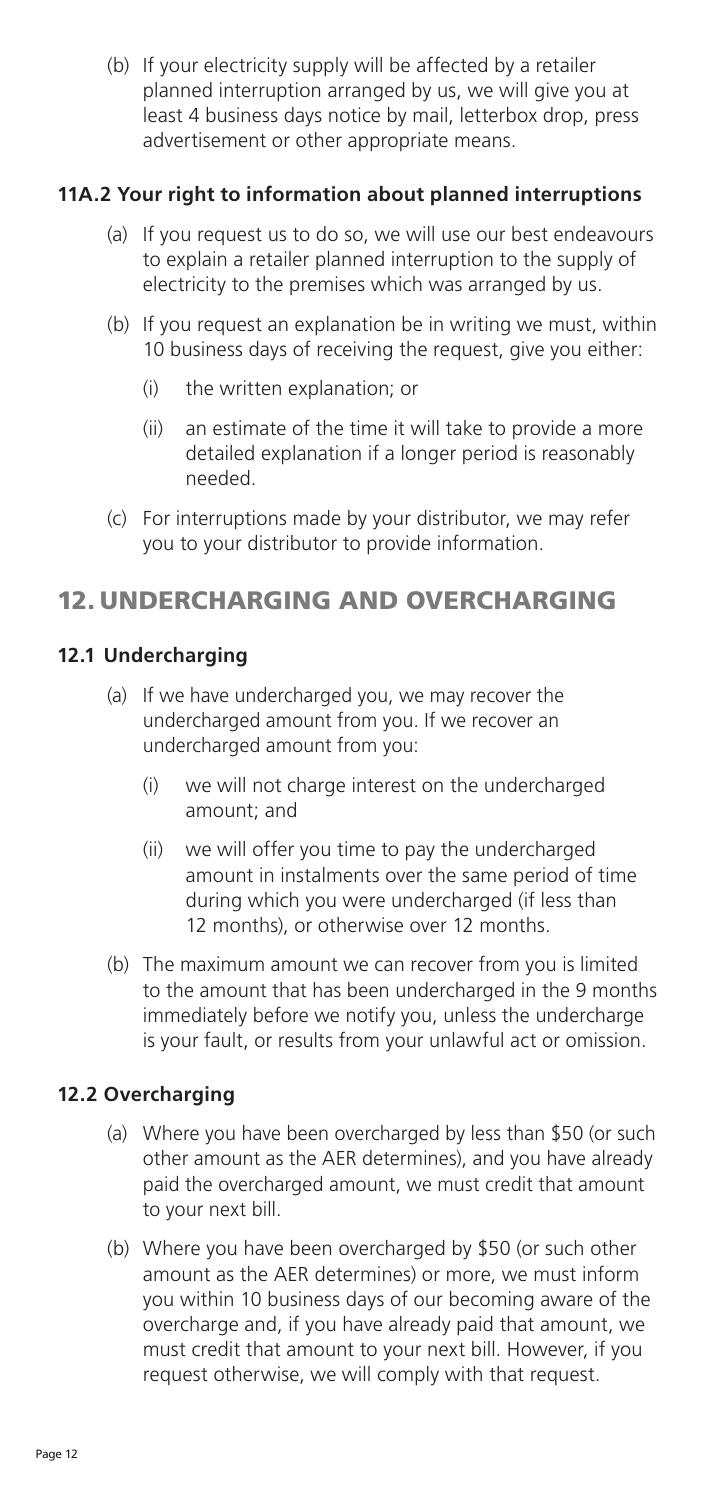- (c) If you have stopped buying energy from us, we will use our best endeavours to pay the overcharged amount to you within 10 business days.
- (d) If you have been overcharged as a result of your own fault or unlawful act or omission, we may limit the amount we credit or pay you to the amount you were overcharged in the last 12 months.

#### **12.3 Reviewing your bill**

- (a) If you disagree with the amount you have been charged, you can ask us to review your bill in accordance with our standard complaints and dispute resolution procedures.
- (b) If you ask us to, we must arrange for a check of the meter reading or metering data or for a test of the meter in reviewing the bill.

#### **Note for New South Wales, South Australia and Australian Capital Territory customers only:**

You will be liable for the cost of the check or test and for New South Wales, South Australian customers and Australian Capital Territory, we may request payment in advance. However, if the meter or metering data proves to be faulty or incorrect, we must reimburse you for the amount paid.

#### **Note for Queensland customers only:**

- (a) If we carry out the check or test and—
	- (i) the meter proves to be operating correctly or the metering data is accurate, we may request that you pay for the cost of the check or test; or
	- (ii) the meter proves to be operating incorrectly or the metering data is inaccurate, we cannot charge you for the cost of the check or test.
- (b) If your bill is being reviewed, you are still required to pay any other bills from us that are due for payment and the lesser of:
	- (i) the portion of the bill that you do not dispute; or
	- (ii) an amount equal to the average of your bills in the last 12 months.
- (c) If your bill is being reviewed, you are still required to pay any other bills from us that are due for payment and the lesser of:
	- (i) the portion of the bill that you do not dispute; or
	- (ii) an amount equal to the average of your bills in the last 12 months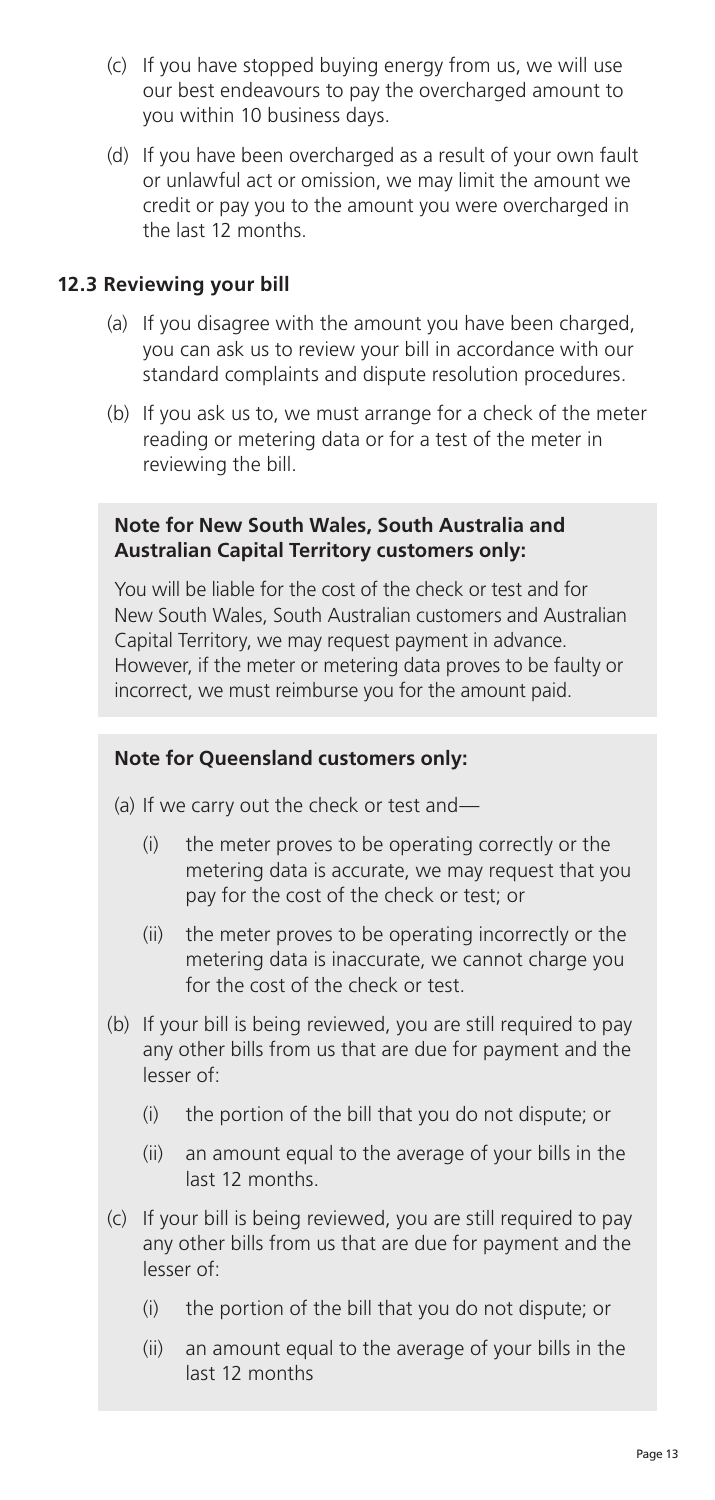# 13. SECURITY DEPOSITS

## **13.1 Security deposit**

We may require that you provide a security deposit. The circumstances in which we can require a security deposit and the maximum amount of the security deposit are governed by the Rules.

#### **13.2 Interest on security deposits**

Where you have paid a security deposit, we must pay you interest on the security deposit at a rate and on terms required by the Rules.

#### **13.3 Use of a security deposit**

- (a) We may use your security deposit, and any interest earned on the security deposit, to offset any amount you owe under this contract:
	- (i) if you fail to pay a bill and as a result we arrange for the disconnection of your premises; or
	- (ii) in relation to a final bill (i.e. a bill we issue when you vacate the premises or when you stop purchasing energy from us at your premises or when you request that your premises be disconnected).
- (b) If we use your security deposit or any accrued interest to offset amounts owed to us, we will advise you within 10 business days.

#### **13.4 Return of security deposit**

- (a) We must return your security deposit and any accrued interest in the following circumstances:
	- (i) you complete 1 year's payment (in the case of residential customers) or 2 years' payment (in the case of business customers) by the pay-by dates on our initial bills; or
	- (ii) subject to clause 14.3 of this contract, you stop purchasing energy at the relevant premises under this contract.
- (b) If you do not give us any reasonable instructions, we will credit the amount of the security deposit, together with any accrued interest, to your next bill.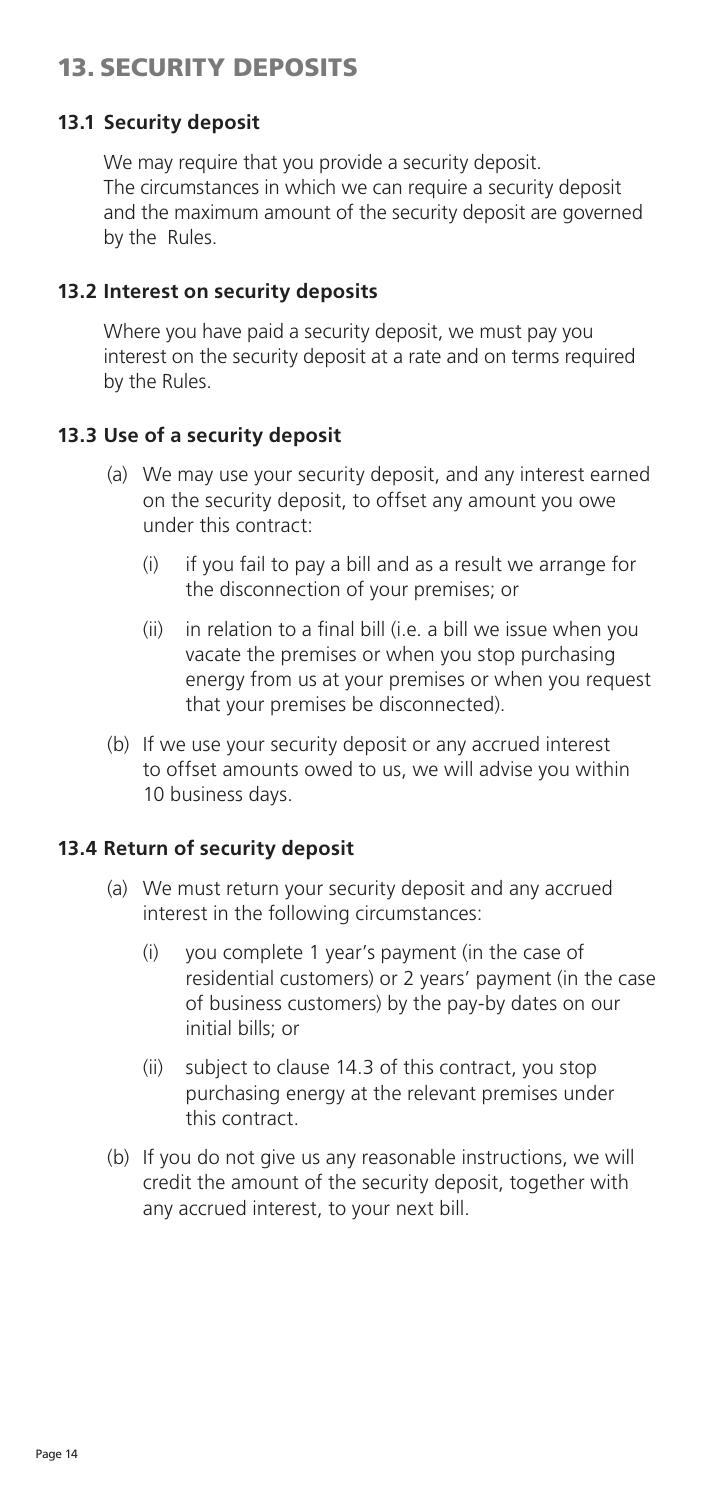# 14. DISCONNECTION OF SUPPLY

## **14.1 When can we arrange for disconnection?**

Subject to us satisfying the requirements in the Rules, we may arrange for the disconnection of your premises if:

- (a) you do not pay your bill by the pay-by date and, if you are a residential customer, you:
	- (i) fail to comply with the terms of an agreed payment plan; or
	- (ii) do not agree to an offer to pay the bill by instalments, or having agreed, you fail to comply with the instalment arrangement;
- (b) you do not provide a security deposit we are entitled to require from you; or
- (c) you do not give access to your premises to read a meter (where relevant) for 3 consecutive meter reads; or
- (d) you fail to give us safe and unhindered access to the premises as required by clause 11 or any requirements under the energy laws; or
- (e) there has been illegal or fraudulent use of energy at your premises in breach of clause 16 of this contract; or
- (f) we are otherwise entitled or required to do so under the Rules or by law.

#### **14.2 Notice and warning of disconnection**

Before disconnecting your premises, we must comply with relevant warning notice requirements and other provisions in the Rules, and in relation to safe and unhindered access only, we must use our best endeavours to contact you to arrange an appointment with you for access to your premises in addition to any warning notice. However, we are not required to provide a warning notice prior to disconnection in certain circumstances (for example, where there has been illegal or fraudulent use of energy at your premises or where there is an emergency or health and safety issue).

#### **14.3 When we must not arrange disconnection**

- (a) Subject to paragraph (b), your premises may not be disconnected during the following times ('the protected period'):
	- (i) on a business day before 8.00 am or after 3.00 pm; or
	- (ii) on a Friday or the day before a public holiday; or
	- (iii) on a weekend or a public holiday; or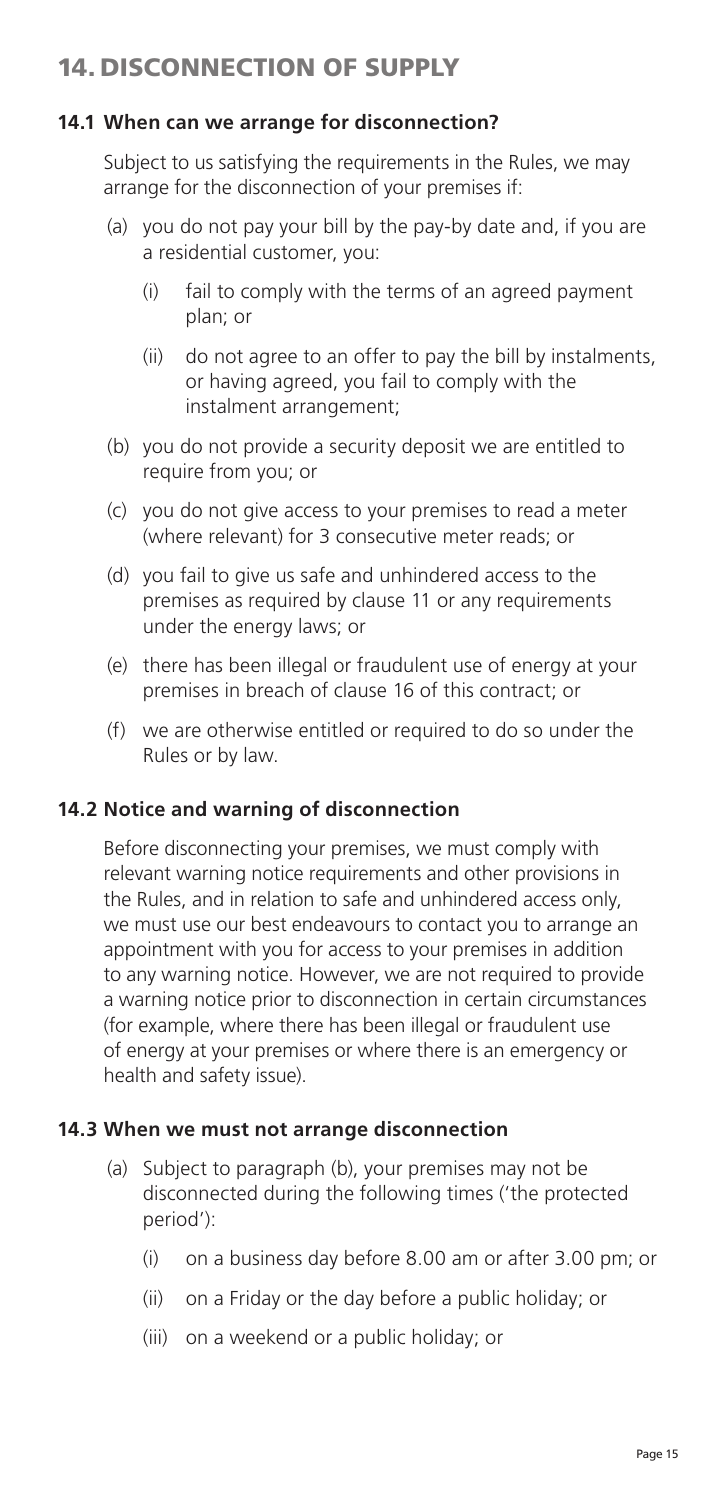- (iv) on the days between 20 December and 31 December (both inclusive) in any year; or
- (v) if you are being disconnected under clause 14.1(a), during an extreme weather event.
- (b) Your premises may be disconnected within the protected period:
	- (i) for reasons of health and safety; or
	- (ii) in an emergency; or
	- (iii) as directed by a relevant authority; or
	- (iv) if you are in breach of clause 6.5 of your customer connection contract which deals with interference with energy equipment; or
	- (v) if you request us to arrange disconnection within the protected period; or
	- (vi) if your premises contain a commercial business that only operates within the protected period and where access to the premises is necessary to effect disconnection; or
	- (vii) where the premises are not occupied.

# 15. RECONNECTION AFTER DISCONNECTION

- (a) We must arrange for the reconnection of your premises if, within 10 business days of your premises being disconnected:
	- (i) you ask us to arrange for reconnection of your premises; and
	- (ii) you rectify the matter that led to the disconnection; and
	- (iii) you pay any reconnection charge (if requested).
- (b) We may terminate this contract 10 business days following disconnection if you do not meet the requirements in paragraph (a).

# 16. WRONGFUL AND ILLEGAL USE OF ENERGY

#### **16.1 Use of energy**

You must not, and must take reasonable steps to ensure others do not:

- (a) illegally use energy supplied to your premises; or
- (b) interfere or allow interference with any energy equipment that is at your premises except as may be permitted by law; or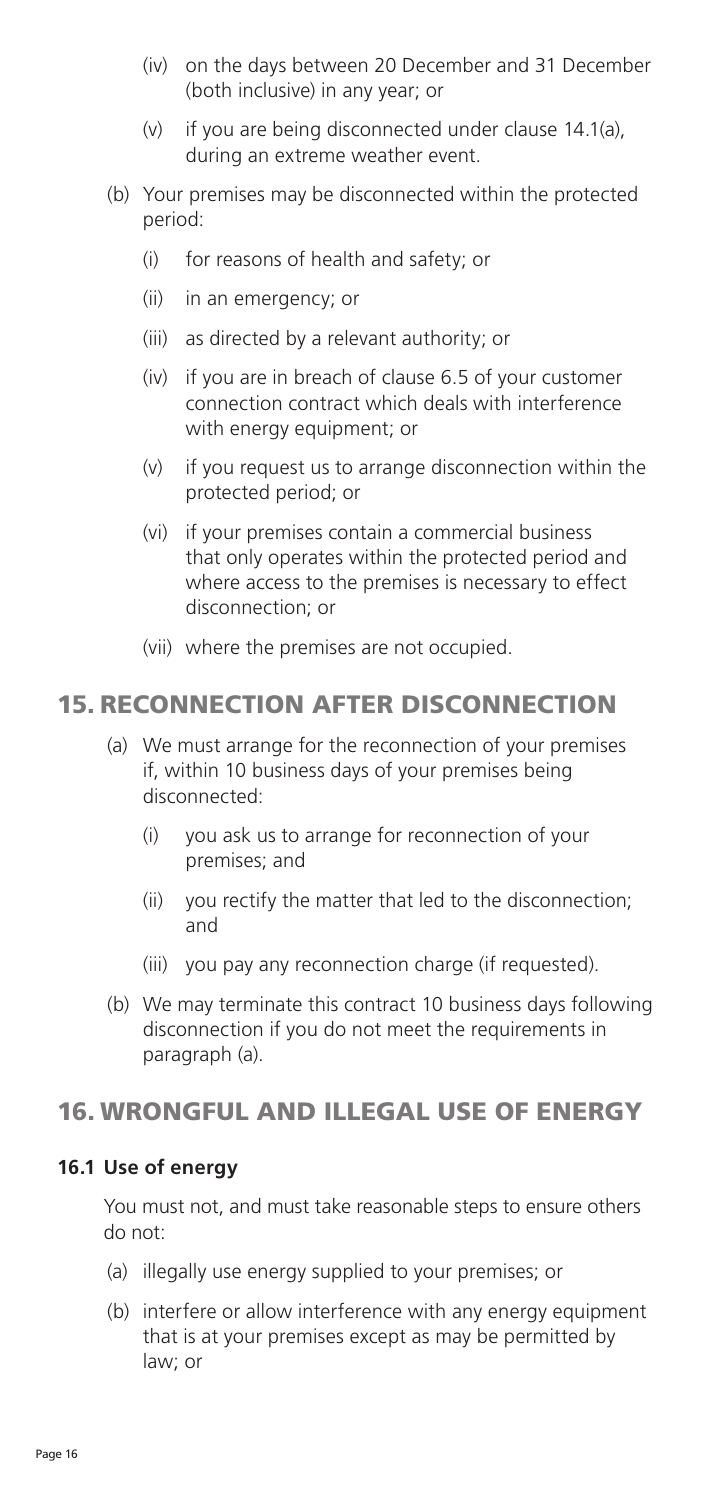- (c) use the energy supplied to your premises or any energy equipment in a manner that:
	- (i) unreasonably interferes with the connection or supply of energy to another customer; or
	- (ii) causes damage or interference to any third party; or
- (d) allow energy purchased from us to be used otherwise than in accordance with this contract and the Rules; or
- (e) tamper with, or permit tampering with, any meters or associated equipment.

# 17. NOTICES AND BILLS

- (a) Notices and bills under this contract must be sent in writing, unless this contract or the National Energy Retail Law and the Rules say otherwise.
- (b) A notice or bill sent under this contract is taken to have been received by you or by us (as relevant):
	- (i) on the date it is handed to the party, left at the party's premises (in your case) or one of our offices (in our case) or successfully faxed to the party (which occurs when the sender receives a transmission report to that effect); or
	- (ii) on the date 2 business days after it is posted; or
	- (iii) on the date of transmission (unless the sender receives notice that delivery did not occur or has been delayed) if sent electronically and the use of electronic communication has been agreed between us.
- (c) Our contact details for you to contact us or send us a notice are as set out in our bill to you, or as notified to you from time to time.

# 18. PRIVACY ACT NOTICE

We will comply with all relevant privacy legislation in relation to your personal information. You can find a summary of our privacy policy on our website. If you have any questions, you can contact our privacy officer.

# 19. COMPLAINTS AND DISPUTE RESOLUTION

#### **19.1 Complaints**

If you have a complaint relating to the sale of energy by us to you, or this contract generally, you may lodge a complaint with us in accordance with our standard complaints and dispute resolution procedures.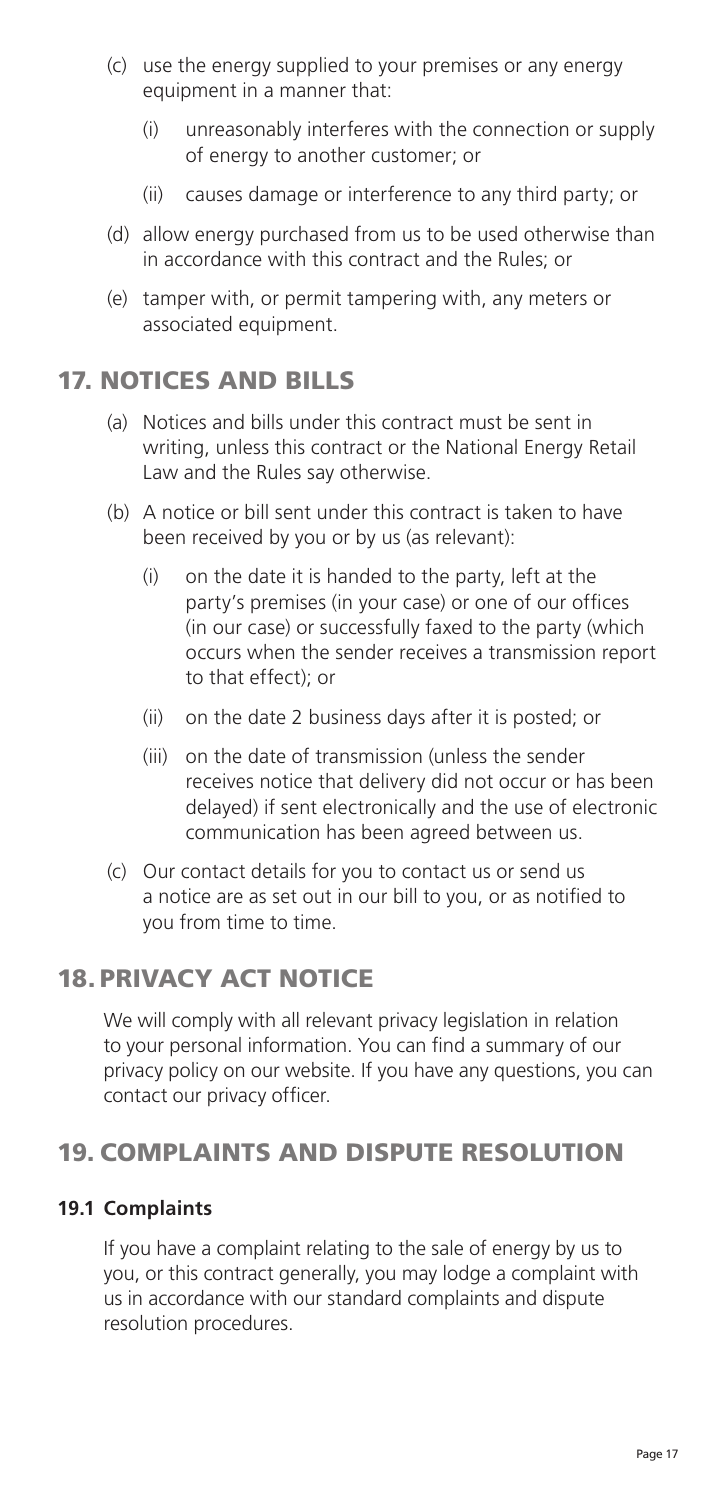**Note:** Our standard complaints and dispute resolution procedures are published on our website.

## **19.2 Our obligations in handling complaints**

If you make a complaint, we must respond to your complaint within the required timeframes set out in our standard complaints and dispute resolution procedures and inform you:

- (a) of the outcome of your complaint and the reasons for our decision; and
- (b) that if you are not satisfied with our response, you have a right to refer the complaint to:
	- (i) Energy and Water Ombudsman NSW, if you premises is in New South Wales;
	- (ii) Energy and Water Ombudsman South Australia, if your premises is in South Australia;
	- (iii) Energy and Water Ombudsman Queensland, if your premises is in Queensland; or
	- (iv) ACT Civil and Administrative Tribunal, if your premises is in the Australian Capital Territory.

# 20. FORCE MAJEURE

# **20.1 Effect of force majeure event**

If either party to this contract cannot meet an obligation under this contract because of an event outside the control of that party ('a force majeure event'):

- (a) the obligation, other than an obligation to pay money, is suspended to the extent it is affected by the force majeure event for as long as the force majeure event continues; and
- (b) the affected party must use its best endeavours to give the other party prompt notice of that fact including full particulars of the event, an estimate of its likely duration, the extent to which the affected party's obligations are affected and the steps being taken to remove, overcome or minimise those effects.

## **20.2 Deemed prompt notice**

If the effects of a force majeure event are widespread, we will be deemed to have given you prompt notice if we make the necessary information available by way of a 24 hour telephone service within 30 minutes of being advised of the event or otherwise as soon as practicable.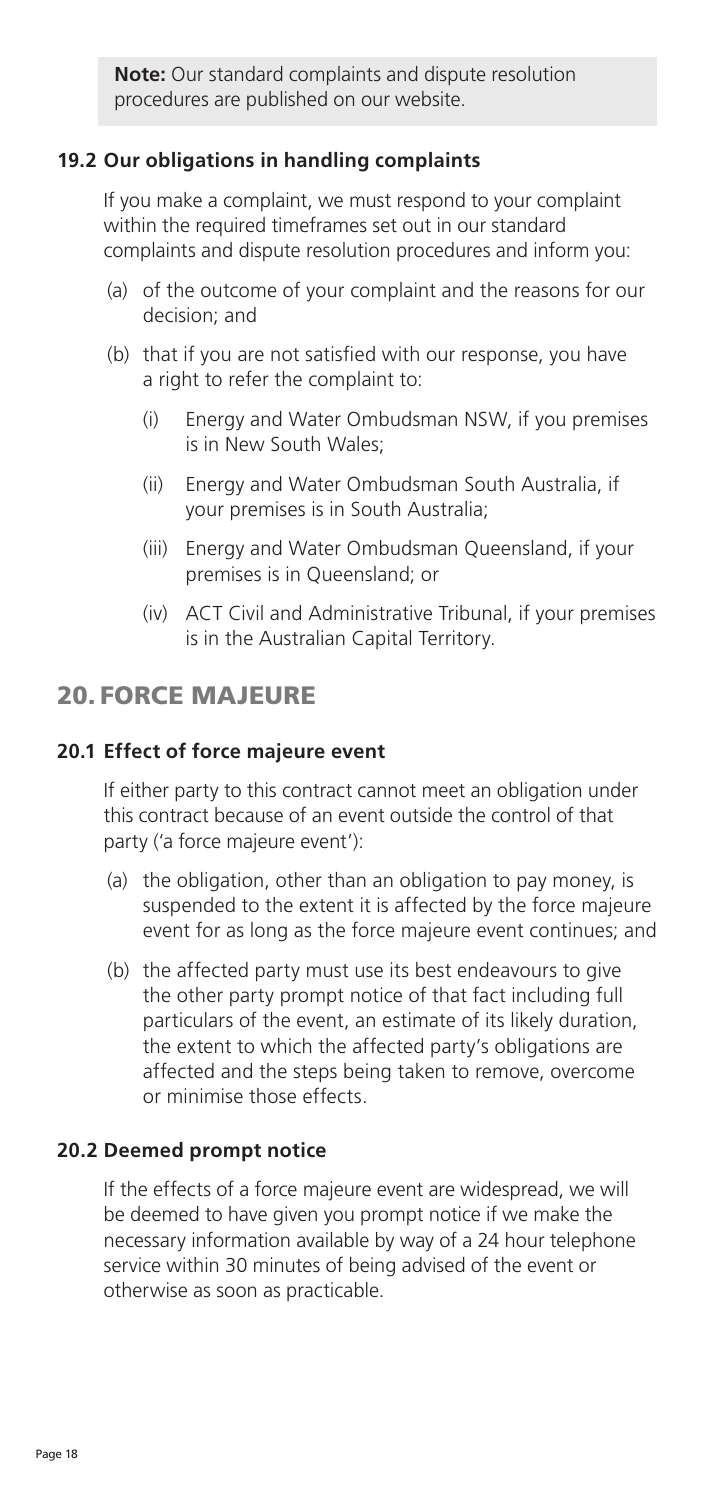## **20.3 Obligation to overcome or minimise effect of force majeure event**

A party that claims a force majeure event must use its best endeavours to remove, overcome or minimise the effects of that event as soon as practicable.

### **20.4 Settlement of industrial disputes**

Nothing in this clause requires a party to settle an industrial dispute that constitutes a force majeure event in any manner other than the manner preferred by that party.

# 21. APPLICABLE LAW

The laws of the Applicable State or Territory where your premises are located govern this contract.

# 22.RETAILER OF LAST RESORT EVENT

If we are no longer entitled by law to sell energy to you due to a Retailer of Last Resort (RoLR) event occurring in relation to us, we are required under the National Energy Retail Law and the Rules to provide relevant information (including your name, billing address and metering identifier) to the entity appointed as the relevant designated retailer for the RoLR event and this contract will come to an end.

# 23. GENERAL

#### **23.1 Our obligations**

Some obligations placed on us under this contract may be carried out by another person. If an obligation is placed on us to do something under this contract, then:

- (a) we are taken to have complied with the obligation if another person does it on our behalf; and
- (b) if the obligation is not complied with, we are still liable to you for the failure to comply with this contract.

#### **23.2 Amending this contract**

- (a) This contract may only be amended in accordance with the procedures set out in the National Energy Retail Law.
- (b) We must publish any amendments to this contract on our website.

# 24. SIMPLIFIED EXPLANATION OF TERMS

**billing cycle** means the regular recurrent period for which you receive a bill from us;

**business day** means a day other than a Saturday, a Sunday or a public holiday;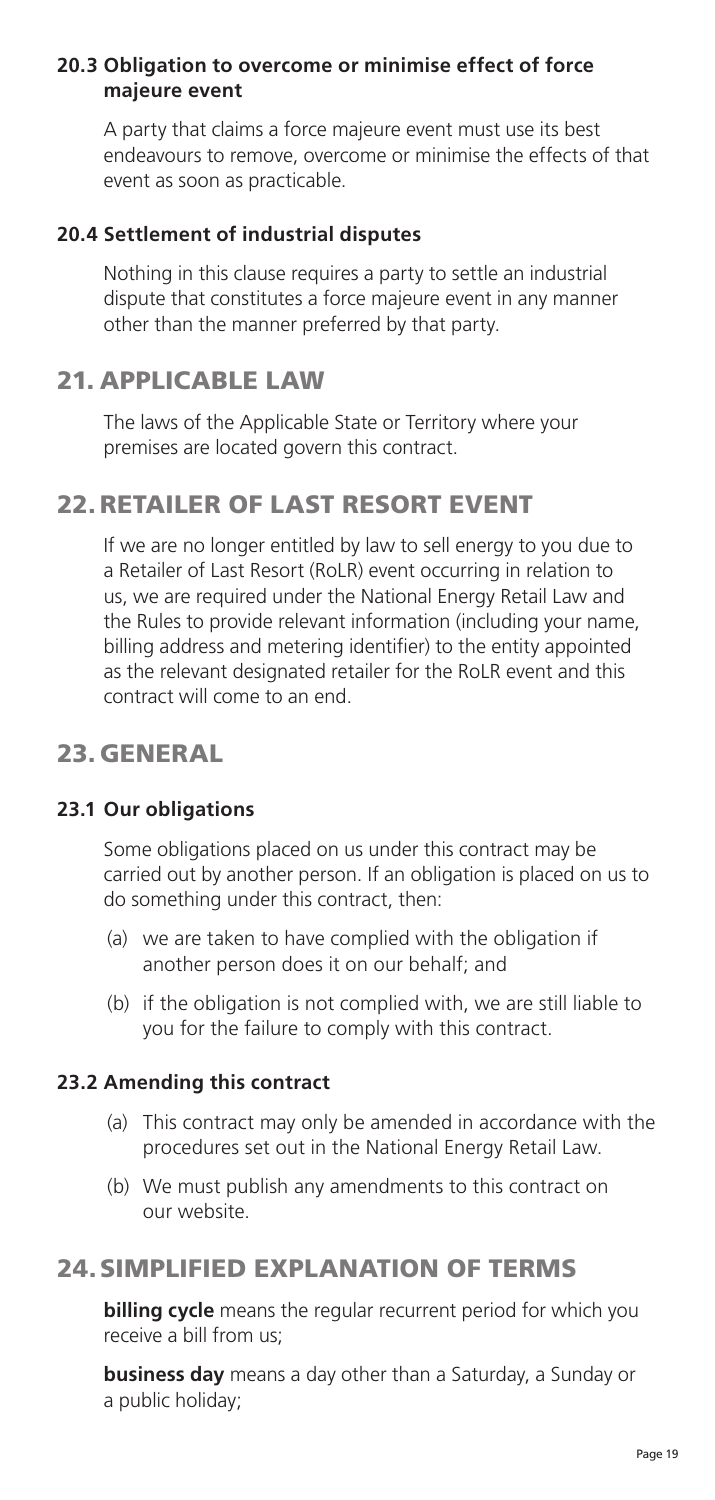**customer** means a person who buys or wants to buy energy from a retailer;

**customer connection contract** means a contract between you and your distributor for the provision of customer connection services;

**designated retailer** means the financially responsible retailer for the premises (where you have an existing connection) or the local area retailer (where you do not have an existing connection) for your premises;

**disconnection** means an action to prevent the flow of energy to the premises, but does not include an interruption;

**distributor** means the person who operates the system that connects your premises to the distribution network;

**emergency** means an emergency due to the actual or imminent occurrence of an event that in any way endangers or threatens to endanger the safety or health of any person, or normal operation of the distribution system or transmission system, or that destroys or damages, or threatens to destroy or damage, any property;

**energy** means electricity or gas;

**energy laws** means national and State and Territory laws and rules relating to energy and the legal instruments made under those laws and rules;

**force majeure** event means an event outside the control of a party;

**GST** has the meaning given in the GST Act (*A New Tax System (Goods and Services Tax) Act 1999* (Cth));

**interruption** means a temporary unavailability or temporary curtailment of the supply of electricity from a distribution system to a customer, but does not include disconnection;

**National Energy Retail Law** means the Law of that name that is applied by each participating State and Territory;

**relevant authority** means any person or body who has the power under law to direct us, including the Australian Energy Market Operator and State or Federal Police;

**residential customer** means a person who purchases energy principally for personal, household or domestic use at their premises;

**retailer** means a person that is authorised to sell energy to customers;

**retailer planned interruption** means an interruption that:

(a) is for the purposes of the installation, maintenance, repair or replacement of your electricity meter; and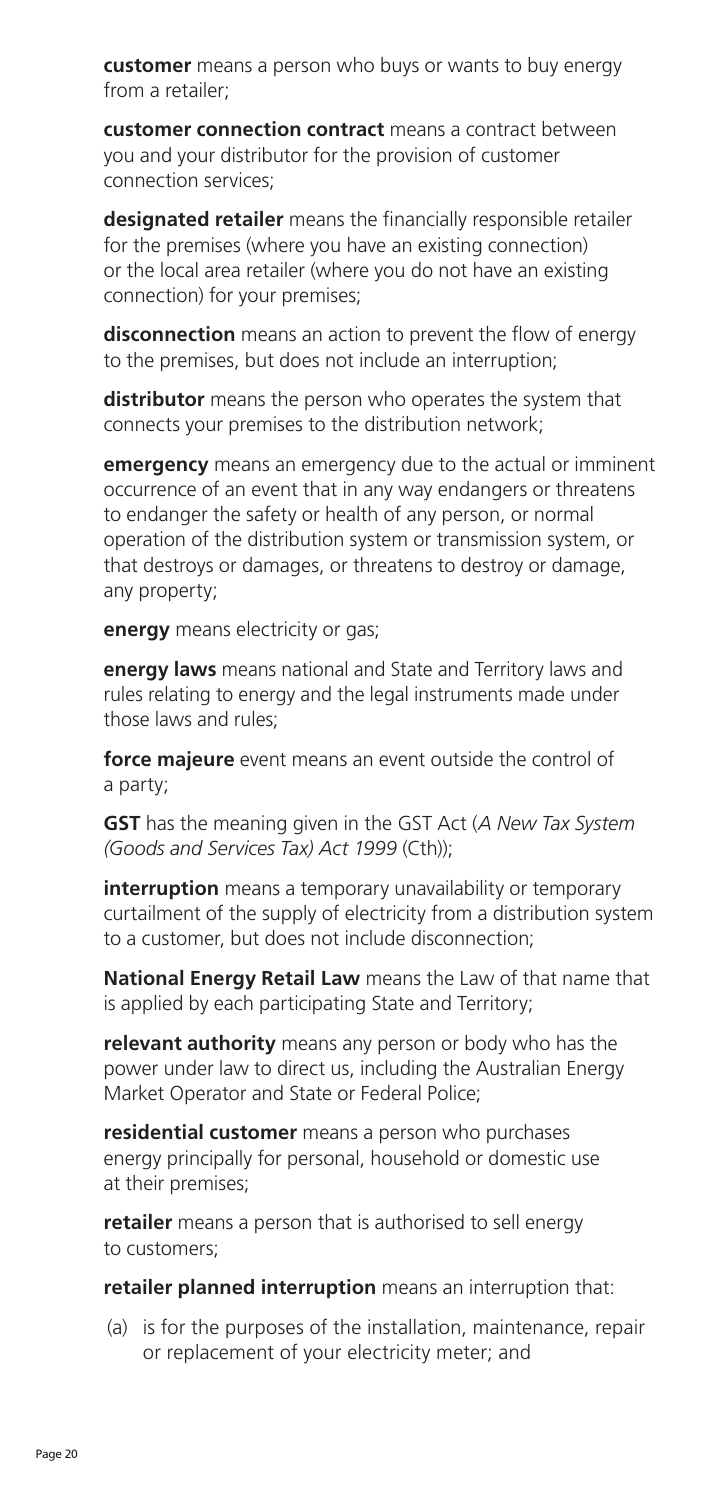- (b) does not involve the distributor effecting the interruption; and
- (c) is not an interruption which has been planned by your distributor.

**RoLR event** means an event that triggers the operation of the Retailer of Last Resort scheme under the National Energy Retail Law:

**Rules** means the National Energy Retail Rules made under the National Energy Retail Law:

**security deposit** means an amount of money paid to us as security against non-payment of a bill in accordance with the Rules;

**small customer** means:

- (a) a residential customer; or
- (b) a business customer who consumes energy at or below a level determined under the National Energy Retail Law;

**standing offer prices** means tariffs and charges that we charge you for or in connection with the sale and supply of energy. These are published on our website